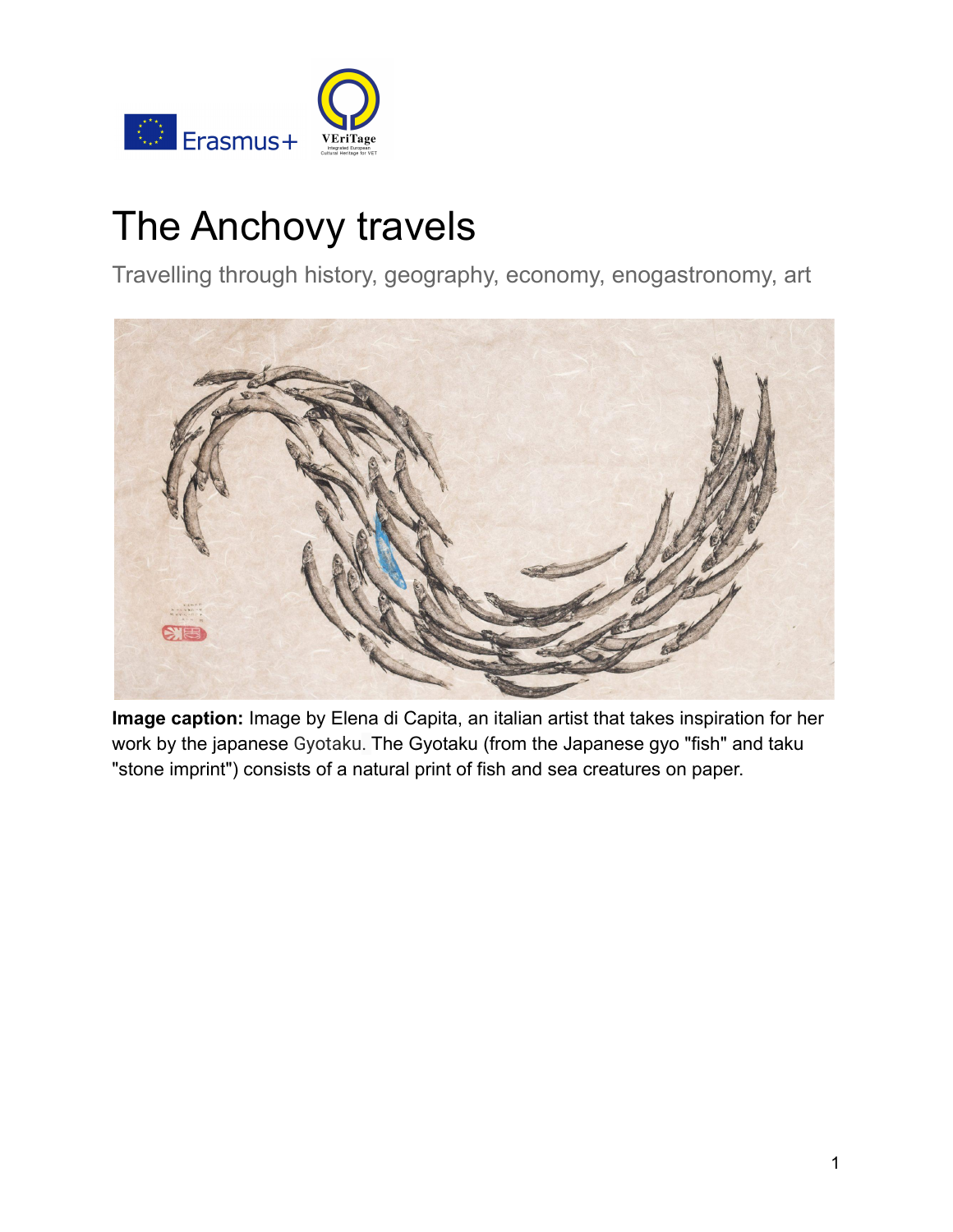

## Index

| $\mathbf 2$ |
|-------------|
| 4           |
| 4           |
| 5           |
| 5           |
| 6           |
| 7           |
| 7           |
| 8           |
| 9           |
| 11          |
| 11          |
| 12          |
| 12          |
| 13          |
|             |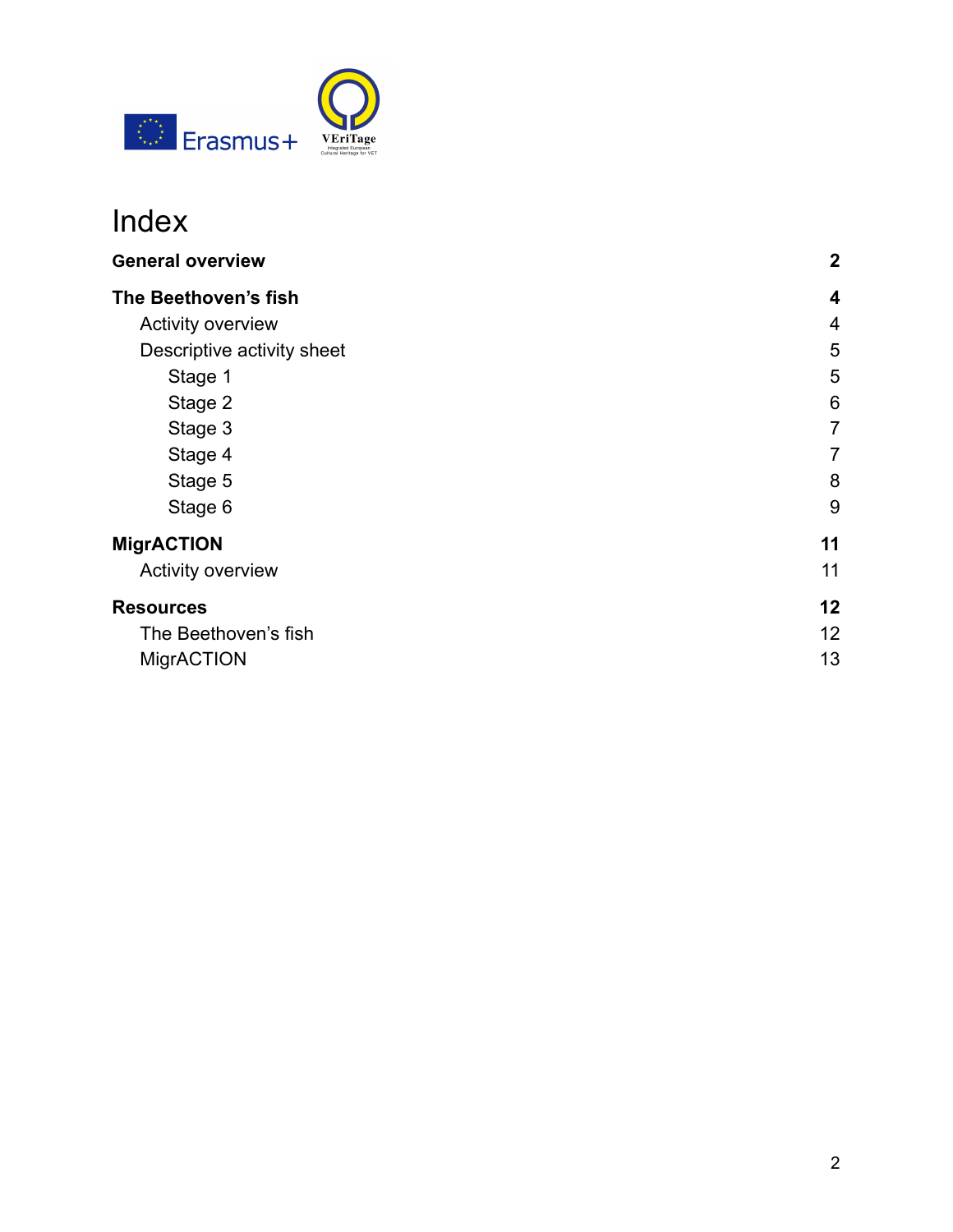

## <span id="page-2-0"></span>General overview

The exercise we present you is a travel proposal, to discover a small traveling fish that has, since ancient times, crossed Europe, both at sea and on land routes. Known and used since ancient times, the anchovy has always united countries and people, in a communion of traditions, recipes and stories. Anchovy is a fish that lives where the sea is bluer and that, like a small queen with a blue mantle, has been able to conquer us with its ease and ability to move, its transformism, its ability to make precious the simplest recipes of the countries she visited in her long history.

Expanding the perspective, the exercise also outlines, as an additional resource, a chain of thoughts that suggests a transversal reflection on the theme of migration: the migration of fishes and that of people where biology, past and contemporary history, social studies reveal extra-ordinary elements of connections.

The exercise presents in detail one activity and design one more that teachers and trainers will be able to finalise following the model.

In order to better understand the connection between anchovy, cultural heritage and learning subjects we could have also presented the activity in the words of Nadia Repetto: italian marine biologist, scientific researcher and author of numerous scientific texts and popular books on the sea and fishing.

"L'acciuga mi piace perché è un migrante, si sposta continuamente alla ricerca di cibo e di luoghi adattati alla riproduzione. L'acciuga mi piace perché non è un animale solitario, vive in branco, in una comunità composta da migliaia di individui. L'acciuga mi piace perché ha una vita breve, ma intensa. L'acciuga mi piace perché sostiene la vita e quindi la sopravvivenza di molte altre specie. L'acciuga mi piace perché racchiude nella sua livrea tutti i colori del mare. L'acciuga mi piace perché è un pesce consumato anche in zone lontane dal mare. L'acciuga mi piace perché si può conservare con tecniche semplici e antiche. L'acciuga mi piace perché ha sempre nutrito l'uomo. L'acciuga mi piace perché fritta è la morte sua.

**Nadia Repetto**, Acciuga, 2019

#### **Translation**

I like the anchovy because it is a migrant, it moves constantly in search of food and places adapted to reproduction. I like the anchovy because it is not a solitary animal, it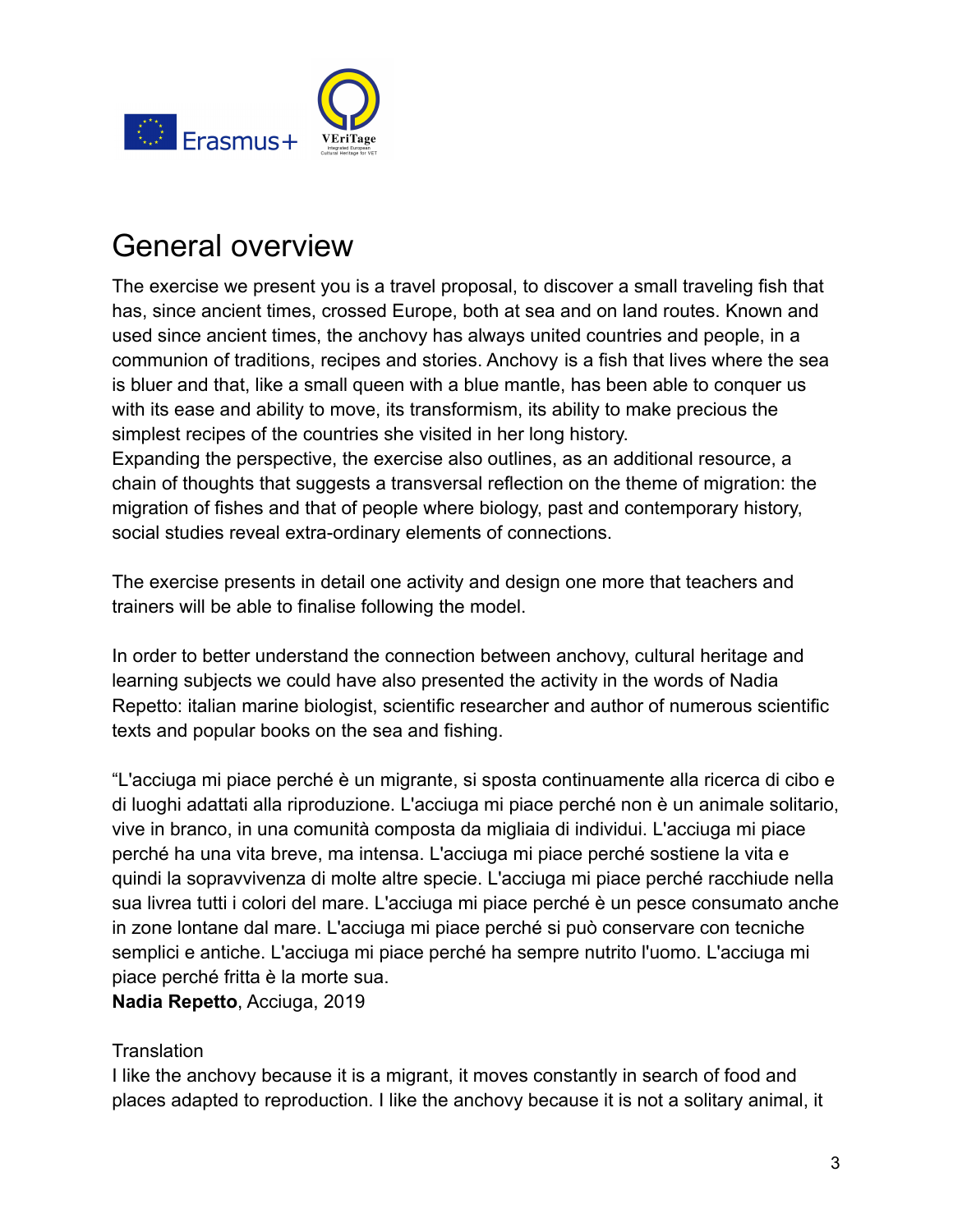

lives in a herd, in a community composed of thousands of individuals. I like the anchovy because it has a short but intense life. I like anchovies because they support life and therefore the survival of many other species. I like the anchovy because it has all the colours of the sea in its livery. I like the anchovy because it is a fish consumed even in areas far from the sea. I like the anchovy because it can be preserved with simple and ancient techniques. I like the anchovy because it has always fed man. I like anchovies because fried is out of this world!"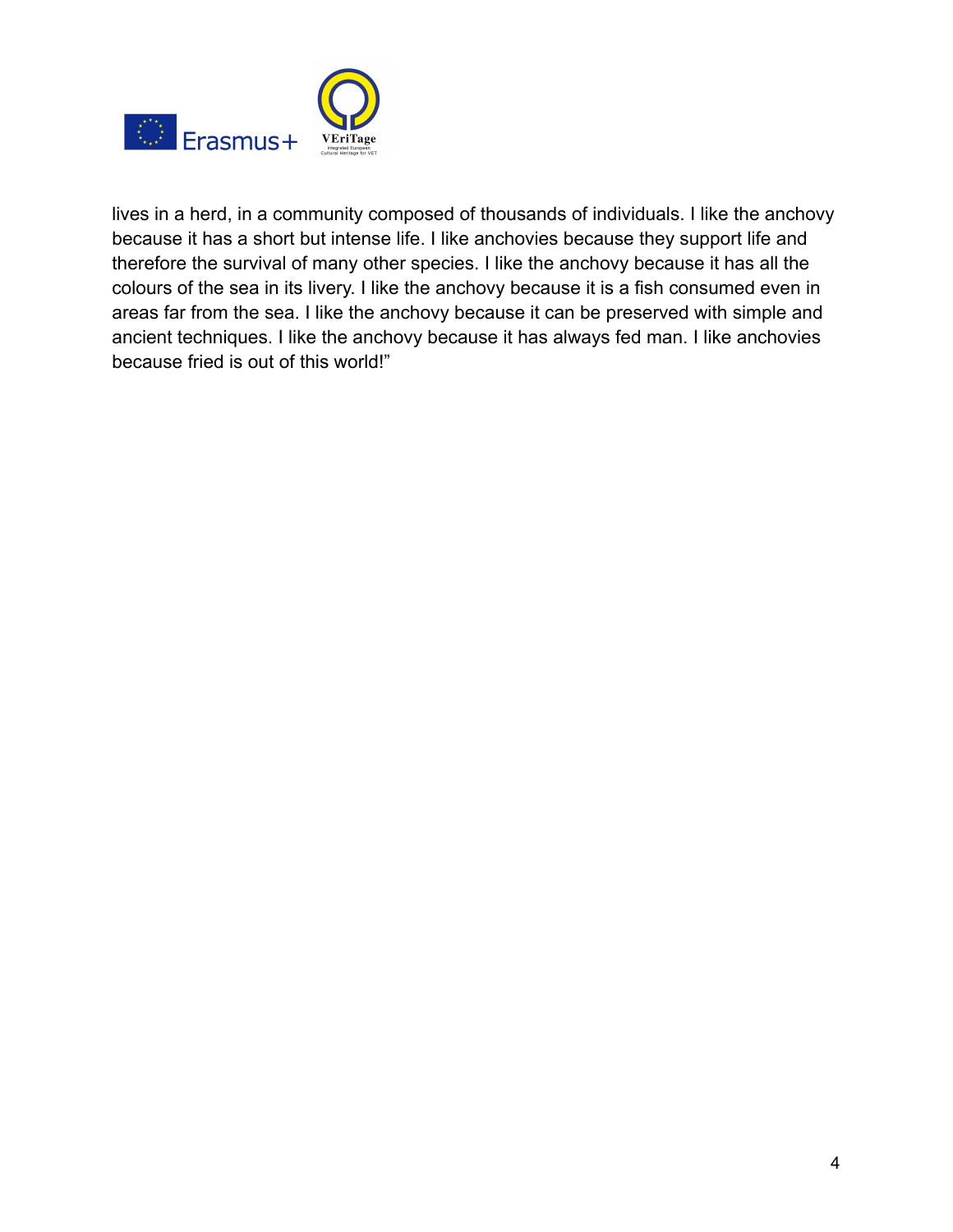

## <span id="page-4-0"></span>The Beethoven's fish

### <span id="page-4-1"></span>Activity overview

"To better listen to Beethoven's Ninth Symphony it is preferable to eat dates stuffed with anchovies."

The "Futurist Kitchen" by Marinetti and Fillìa

The work of this activity is connected, as understandable by the above mentioned maxim, to the anchovy, a fish of which there are several species that inhabit the seas, from the Pacific to the Mediterranean, from the Atlantic to the Black Sea. The activity wants to be a travel into three topics

- 1. Countries of production of anchovies in Europe and outside Europe
- 2. Product conservation and marketing methods of anchovies in Europe and outside Europe
- 3. Recipes using anchovies in EU countries in Europe and outside Europe

The activity requires the analysis and selection of the information within the Internet and the ability to synthesize different concepts in a graphic representation: the final product is an infographics, to be presented, first within the class and then to other students, not familiar with the topic.

The activity has been designed for VET students and in particular for the HORECA sector.

#### **Final product**

• Three infographics on the selected topics

#### **Specific knowledge**

- Basic knowledge of anchovy production, storage and conditions within and outside the European Union
- Basic knowledge for the preparation of recipes using anchovy
- Basic knowledge on the use of a tool for the creation of infographics.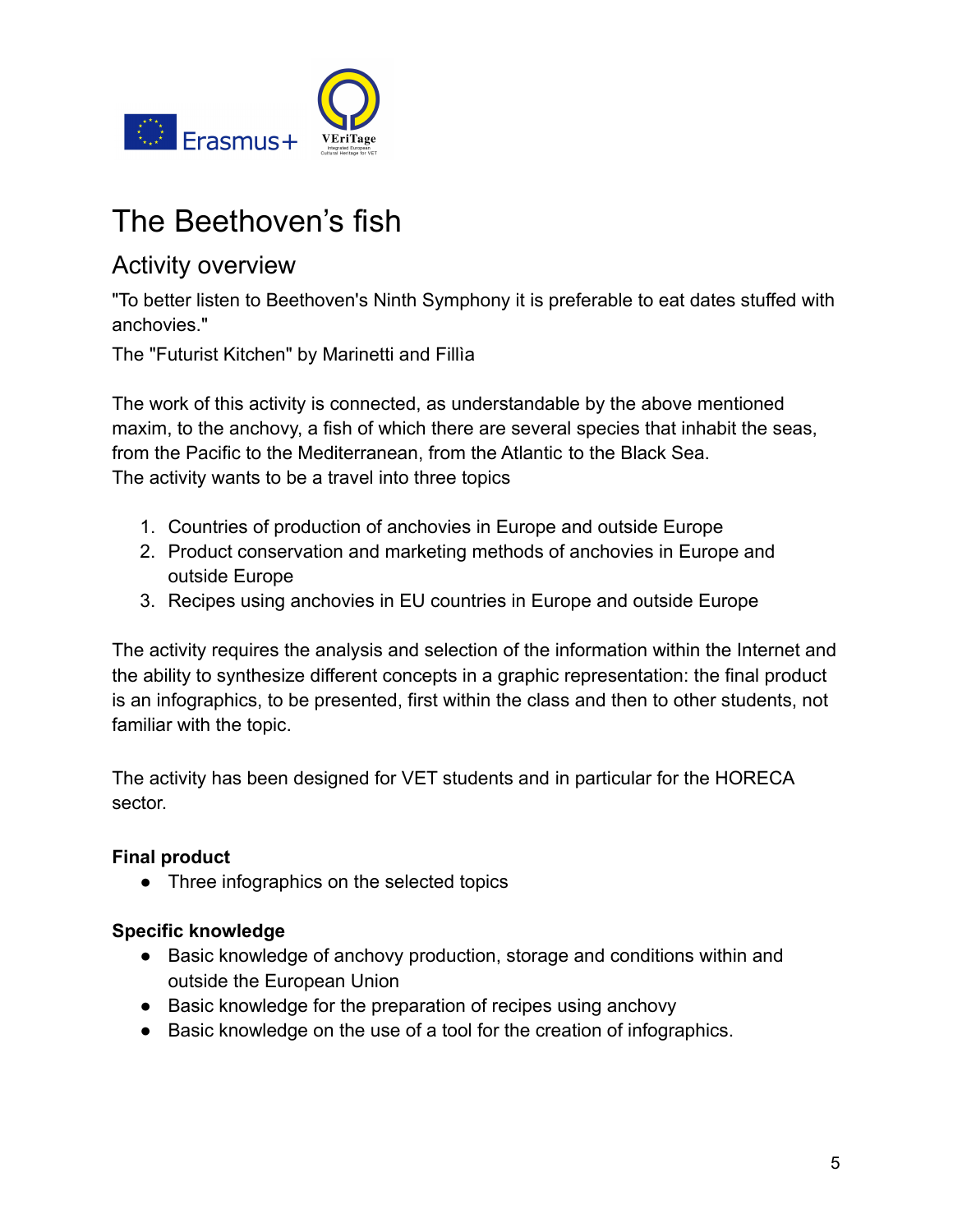

#### **Level of difficulty**

The exercise, as a whole, has a medium-low level of difficulty as it presupposes a basic level of entry into the skills on which it works:

- Literacy
- Digital competence
- Cultural awareness and expression

### <span id="page-5-0"></span>Descriptive activity sheet

#### <span id="page-5-1"></span>Stage 1

#### **Description**

This phase is for the whole class.

Present your class the topic of the activity exploring it through its protagonist, the anchovy. The activity suggests the exploration of the topic through the small traveling fish present, since ancient times, in different seas, but also in different subjects: literature, cooking, art…(See "Resources" section).

#### **Objectives**

● Increasing knowledge of local, national, regional, European and global cultures and expressions, including their languages, heritage and traditions, and cultural products, and an understanding of how these expressions can influence each other as well as the ideas of the individual.

#### **Key competences**

● Cultural awareness and expression

#### **Resources**

- This phase of the activity should be done under the supervision of the reference teacher.
- Equipment: Internet connection, a laptop, a video projector

#### **Duration**

● 30 minutes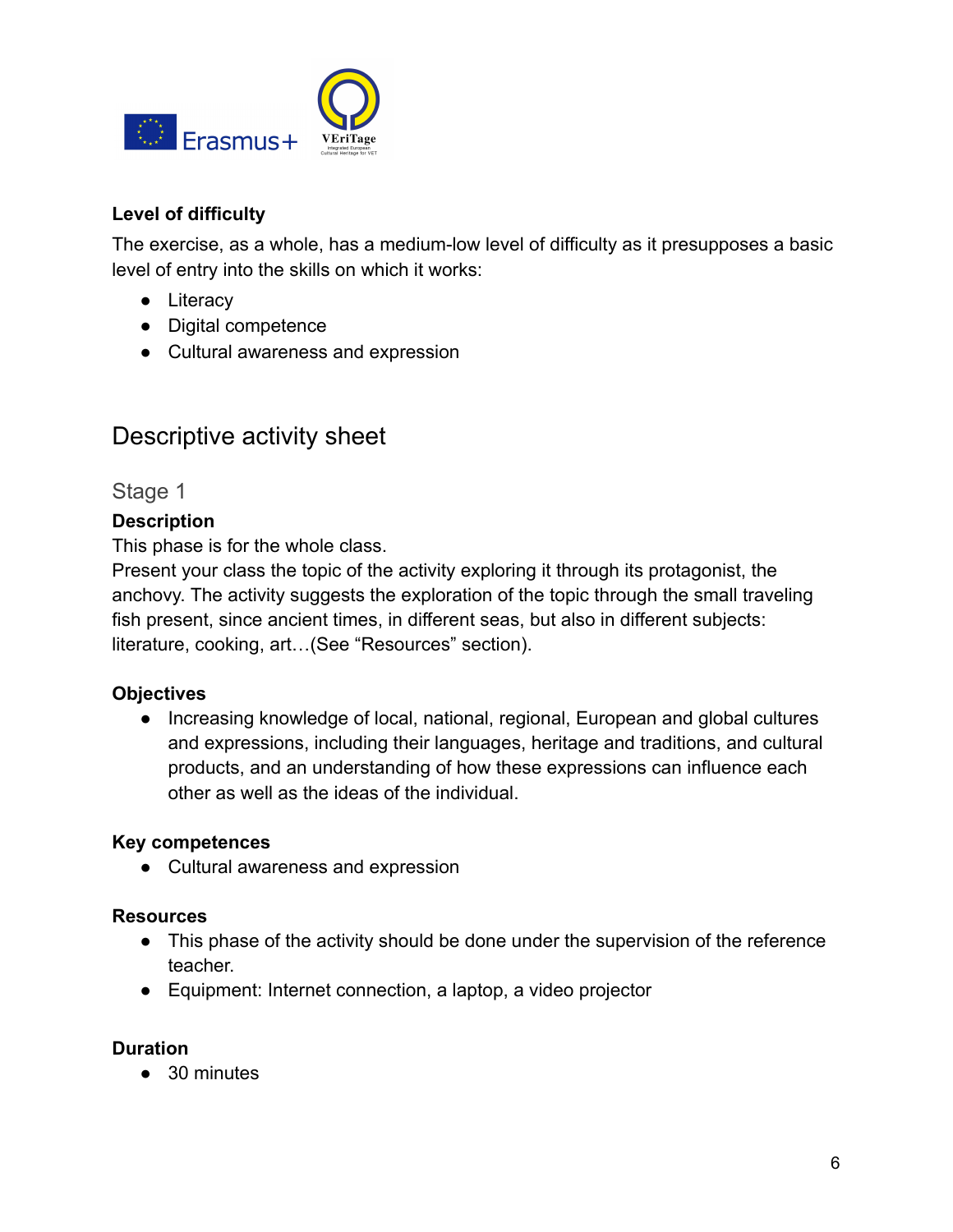

<span id="page-6-0"></span>Stage 2

#### **Description**

This phase is for groups.

Divide the class into three groups. Ask your students to surf the Internet to find info on three different subjects. The topics we suggest are:

- 1. Countries of production of anchovies in Europe and outside Europe (as an example: Italy, Spain, Portugal, France or Turkey) and their production data
- 2. Product conservation and marketing methods of anchovies in Europe and outside Europe
- 3. Recipes using anchovies in EU countries in Europe and outside Europe

The activity requires the analysis and selection of the information on the Internet. The number of the topics suggested are three but of course they can be more. Just remember that the number of topics should be equivalent to the numbers of groups The information on the internet allows your students to understand the general framework of the activity.

In this activity teachers of other subjects can be interviewed to support the research.

#### **Objectives**

- Improving the abilities to distinguish and use different types of sources, to search for, collect and process information, to use aids, and to formulate and express one's oral and written arguments in a convincing way appropriate to the context.
- Increasing critical thinking and ability to assess and work with information.
- Improving the knowledge of reading and writing and a sound understanding of written information and thus requires an individual to have knowledge of vocabulary, functional grammar and the functions of language.

#### **Key competences**

● Literacy

#### **Resources**

- This phase of the activity should be done under the supervision of the reference teacher.
- According to the suggested topic, can be involved teachers of the scientific and technological axis, a business teacher, an Horeca teacher.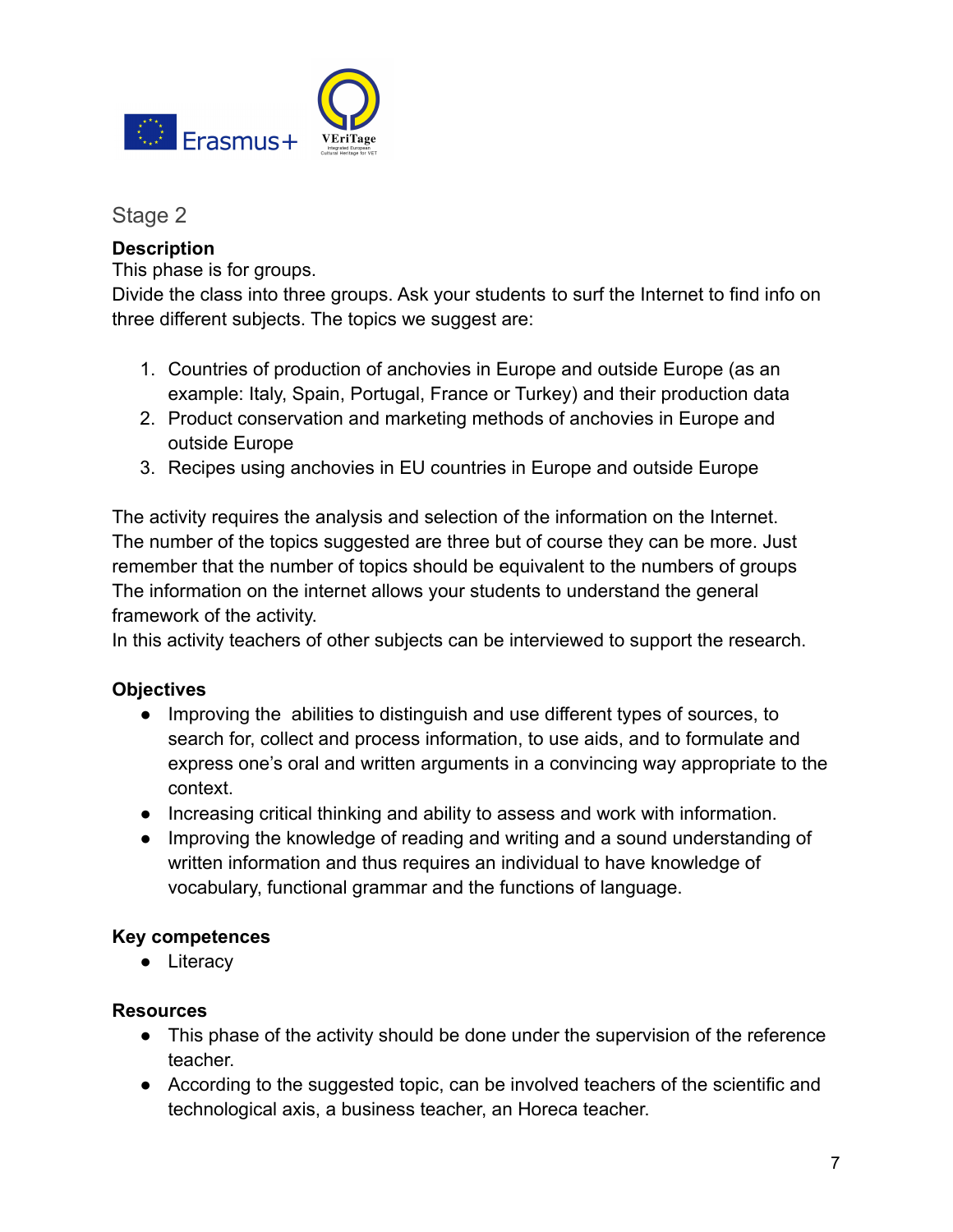

● Equipment: internet connection, laptops

#### **Duration**

● 80 minutes

#### <span id="page-7-0"></span>Stage 3

#### **Description**

This phase is for groups. Ask your students to select information collected within the stage 2.

#### **Objectives**

● Increasing students' abilities to distinguish and use different types of sources, to search for, collect and process information.

#### **Key competences**

● Literacy

#### **Resources**

- This phase of the activity should be done under the supervision of the reference teacher.
- Equipment: pens and pencils

#### **Duration**

● 40 minutes

#### <span id="page-7-1"></span>Stage 4

#### **Description**

This phase is for groups.

Support your students to design and implement an infographic on the data collected and selected in the previous stages of the activity .

This activity requires a reflection on management of the information and graphical aspects considering that the reference target group of the infographic are other students of other classes not familiar with the topic.

To realize an infographic you can use as a tool: [Canva](https://www.canva.com), [Picktochart](https://piktochart.com) or even [Powerpoint](https://templates.office.com/en-us/process-infographic-retrospect-theme,-widescreen-tm00001070). To take inspiration, see below an example.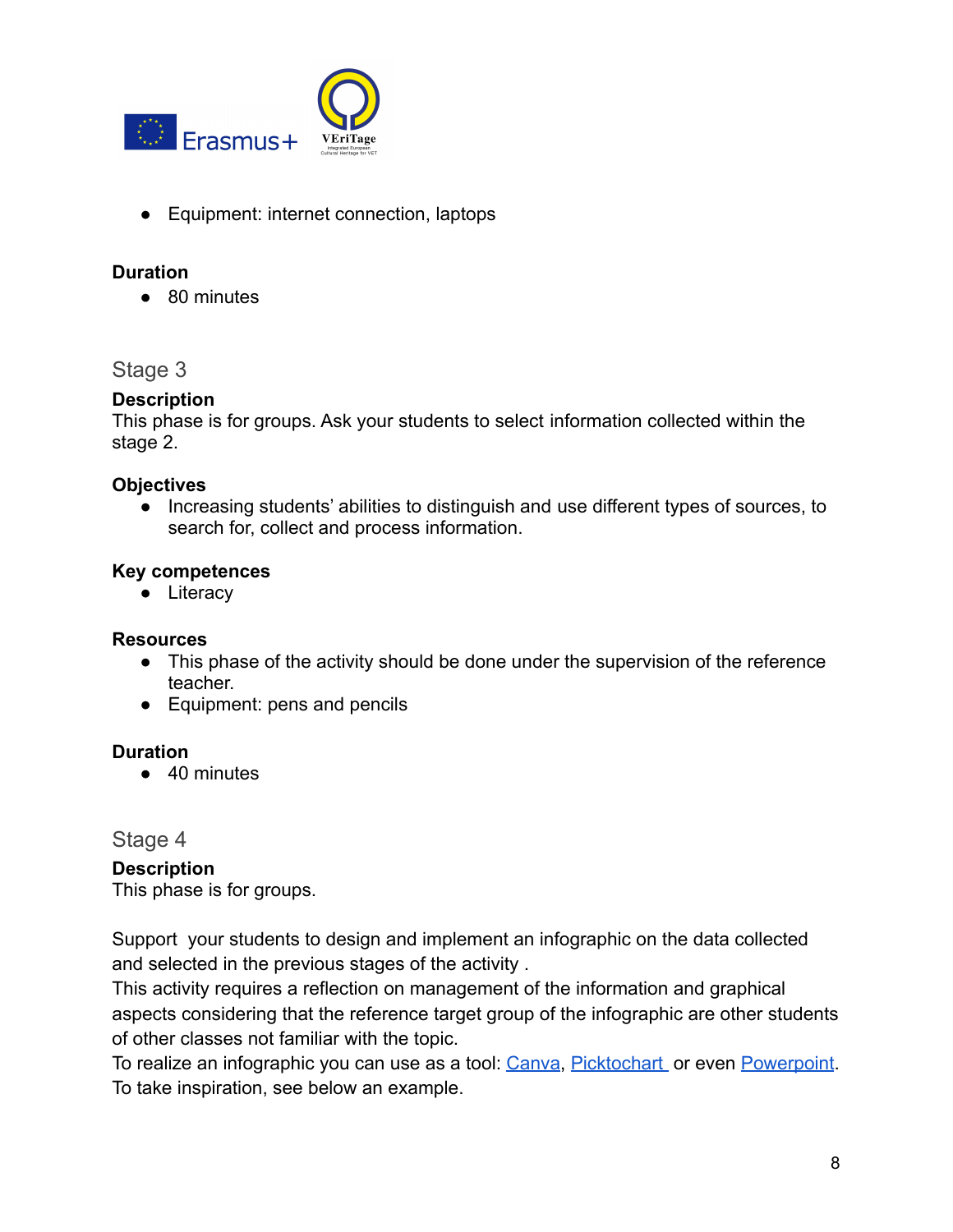

Remember that the basic steps are the following:

- 1. Identify your aims and the audience for your infographic.
- 2. Collect your content and relevant data.
- 3. Choose your desired infographic template according to your aim (a timeline infographic to show a change, graphics to compare data…)
- 4. Download your template, if necessary
- 5. Customize your infographic.
- 6. Include a footer with your source

#### **Objectives**

- Increase students' ability to create digital contents.
- Increase students' understanding of how digital technologies can support communication and creativity.

#### **Key competences**

● Digital competence

#### **Resources**

- This phase of the activity should be done under the supervision of the activity reference teacher and with the support of a teacher able to use Canva or similar.
- Equipment: internet connection, laptops.

#### **Duration**

● 4 hours

#### <span id="page-8-0"></span>Stage 5

This phase is for the whole class.

Ask your students to present their own infographics to the class. The other students will be allowed to formulate questions to better understand the work.

#### **Objectives**

● Improving students' skills to communicate both orally and in writing in a variety of situations and to monitor and adapt their own communication to the requirements of the situation.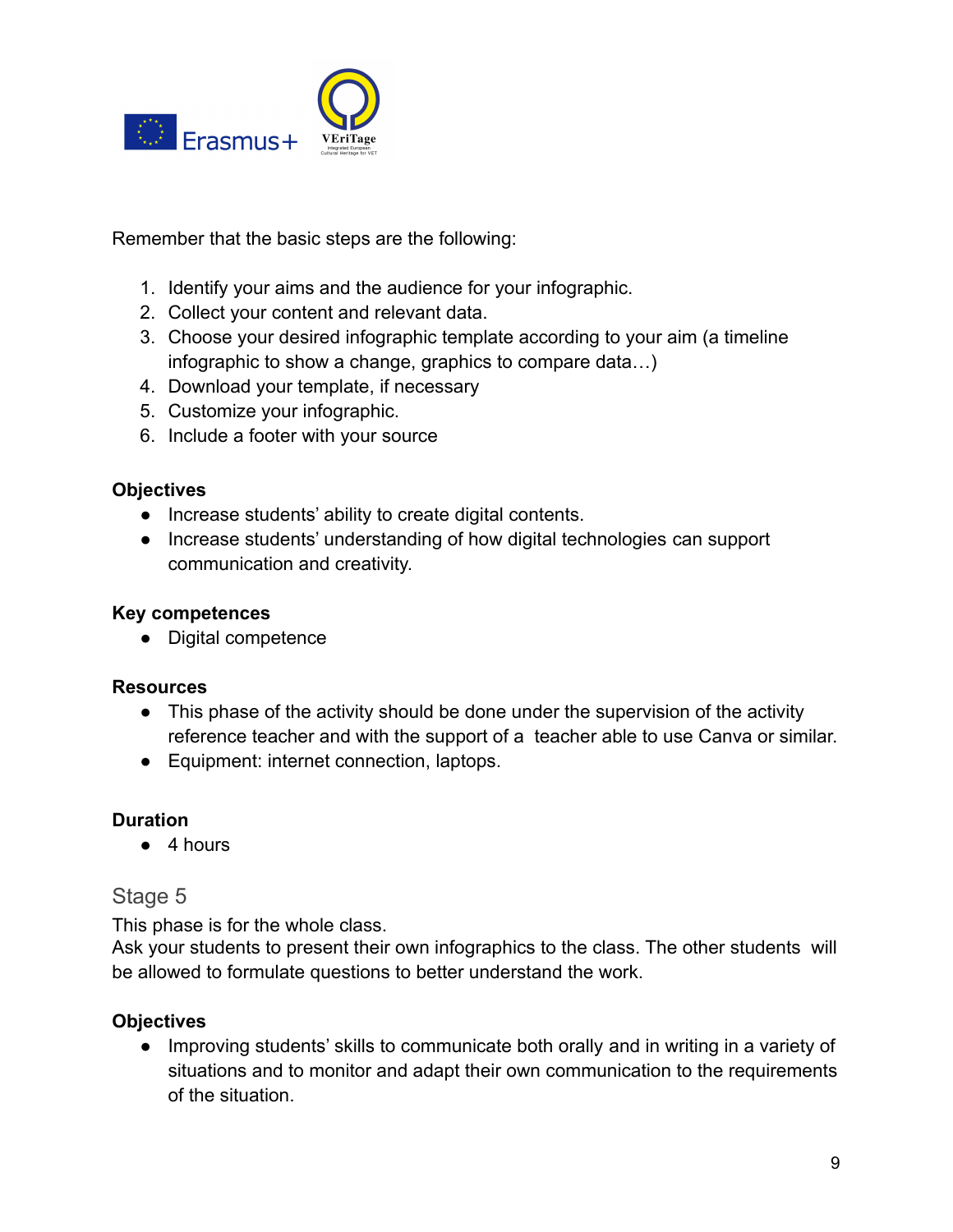

#### **Key competences**

● Literacy

#### **Resources**

• This phase of the activity should be done under the supervision of the activity reference teacher.

#### **Duration**

● 20 minutes per group

#### <span id="page-9-0"></span>Stage 6

#### **Description**

Ask your student to present their own infographics to other students of other classes not familiar with the topic. The other students will be allowed to formulate questions to better understand the work presented.

#### **Objectives**

- Improving students' skills to communicate both orally and in writing in a variety of situations and to monitor and adapt their own communication to the requirements of the situation.
- Increasing students' awareness of the impact of language on others and a need to understand and use language in a positive and socially responsible manner.

#### **Key competences**

● Literacy

#### **Resources**

- This phase of the activity should be done under the supervision of the activity reference teacher.
- Equipment: a laptop

#### **Duration**

● 20 minutes per group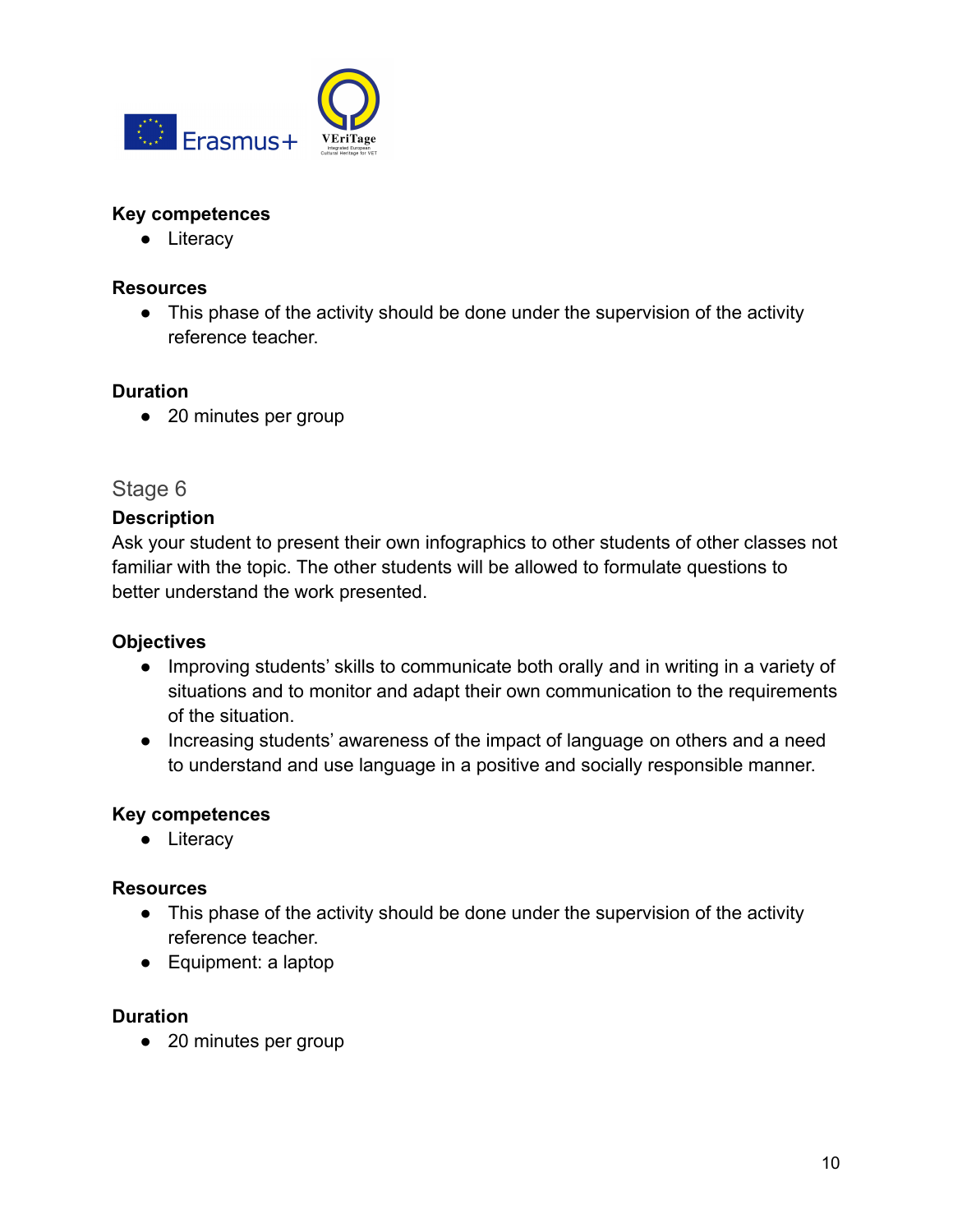

## Example

A graphical example

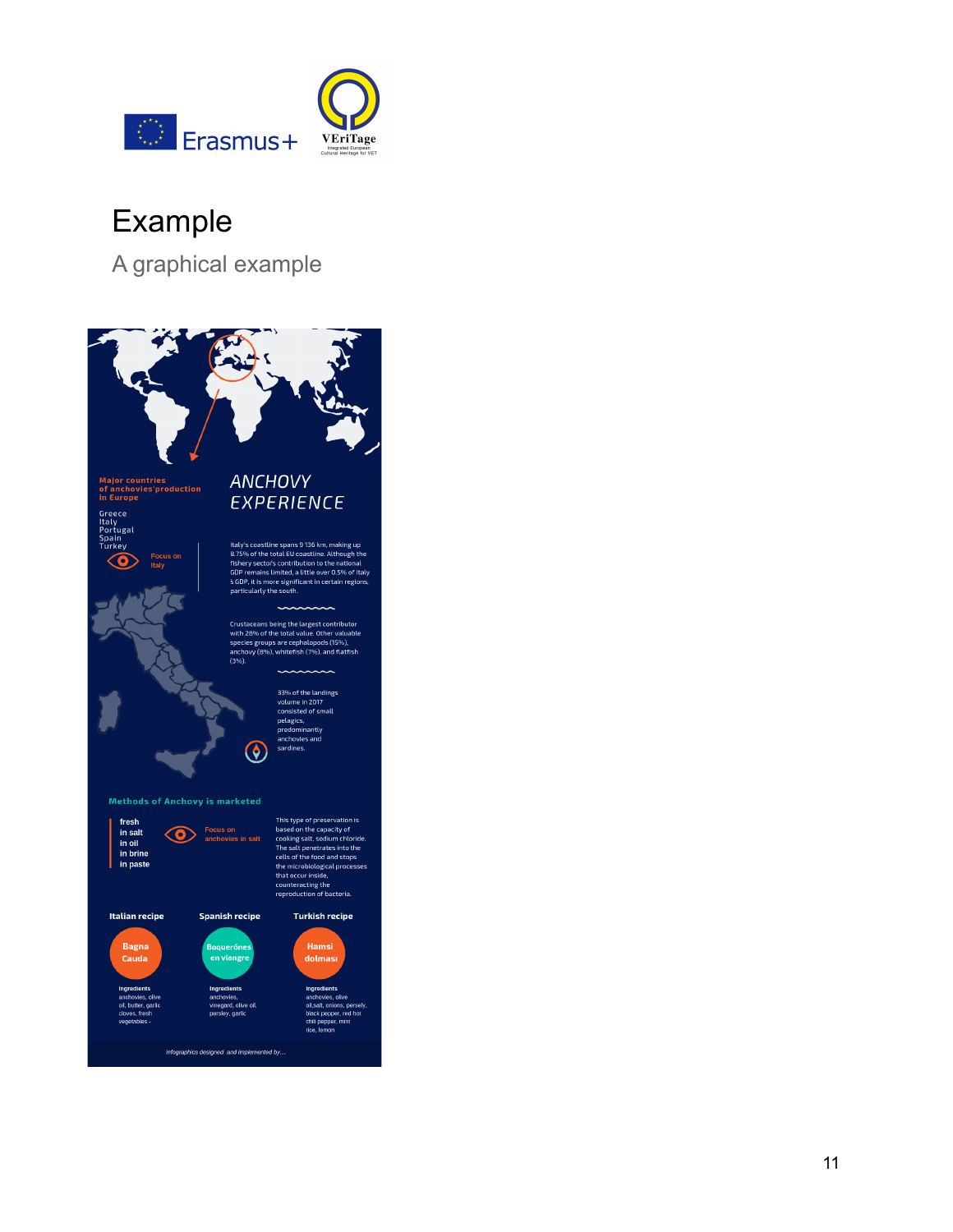

## <span id="page-11-0"></span>**MigrACTION**

### <span id="page-11-1"></span>Activity overview

Starting from a brainstorming on the protagonist of the previous activity, the anchovy, and reflecting on its travels within the seas and oceans, the second activity proposed focuses on the topic "migration".

The activity proposes, as a starting point, to surf the Internet in order to explore the migration concept within the animal world and to investigate, in particular, the fish migration. It also proposes to explore the connections and similarities between the human and animal world, and finally to represent, in graphic form elaborated with the "Datawrapper" tool, human migrations: numerically, geographically and historically.

The suggested steps of the activity are the following:

- 1. Guide your student in surfing the website of [Britannica](https://www.britannica.com) -the online platform of the Encyclopedia Britannica,one of the main encyclopedias in English where they can explore the topic [migration of animals](https://www.britannica.com/science/migration-animal) in general and [migration of fish](https://www.britannica.com/science/migration-animal/Fish) in particular.
- 2. Then after the comprehension of the meaning within these contexts ask your students to reflect on the topic as regards the human beings and the migration as a process common to the human and animal beings.
- 3. The topic che be deepened then facing the human migration unders two aspect
	- the human migration in numbers;
	- the human migration in history and geography.
- 4. Support your students in elaborating a chart on migration data through [Datawrapper.](https://www.datawrapper.de)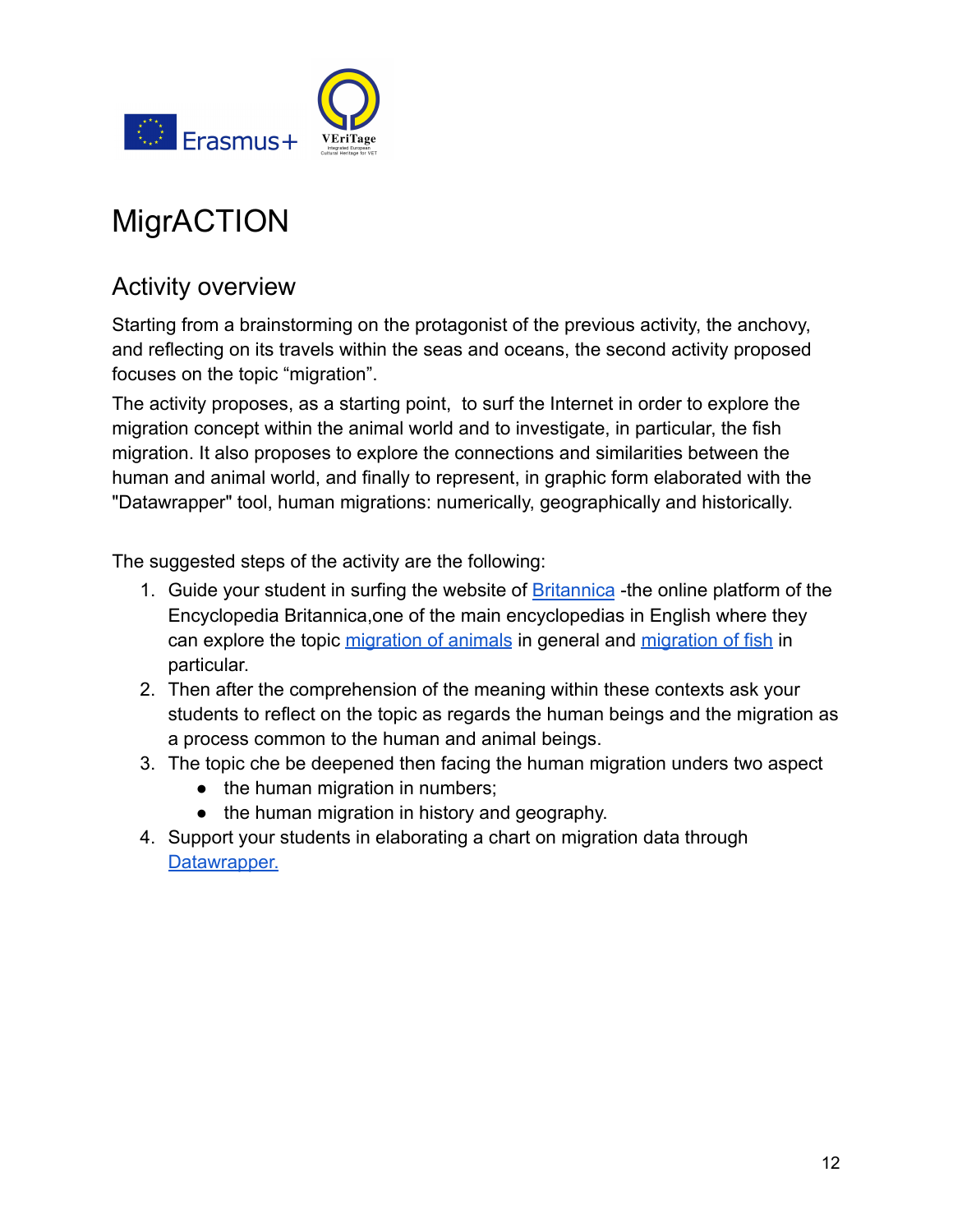

### <span id="page-12-0"></span>Resources

### <span id="page-12-1"></span>The Beethoven's fish

In order to surf the topic connected to the production and distribution of anchovies in Europe and outside Europe we suggest to explore:

- [Tridge](https://www.tridge.com/intelligences/anchovy/production) is a global sourcing hub that puts together people, data, and network to make cross-border trades happen.
- The Fisheries and Aquaculture Department of **[FAO](http://www.fao.org/fishery/species/2106/en)**

As regarding the product conservation and marketing methods of anchovies in Europe and outside Europe

We suggest to explore, as a starting point:

- the case study "[Processed anchovy in Italy](https://www.eumofa.eu/documents/20178/111808/Price+structure+-+Anchovy+in+Italy.pdf)"
- And a [catalogue](http://www.ilpagroup.it/images/catalogo.pdf) of an italian company dealing with Blue Fish. The catalogue, even not graphically appealing, is a good example of different anchovy products. The catalogue is both in Italian and English

In order to explore some [recipes](https://www.greatitalianchefs.com/collections/anchovy-recipes) using anchovies in EU countries in Europe and outside Europe, we suggest some cooking websites. Of course it is just one of the examples easily available online.

- 1. As a starting point source we invite you to explore the ["The Futurist Cookbook"](https://www.penguin.co.uk/books/186/186301/the-futurist-cookbook/9780141391649.html) by Filippo Tommaso Marinetti. First published in 1932, a collection of essays, exhortations, scenarios, and recipes for food of the future relates the artistic movement of Futurism to food and challenges typical nineteenth-century Italian fare.
- 2. To explore the Anchovy in art here a suggestion to start from by them [Five](http://museums.fivecolleges.edu/detail.php?museum=um&t=objects&type=all&f=&s=ruscha&record=0) [Colleges and Historic Deerfield Museum Consortium,](http://museums.fivecolleges.edu/detail.php?museum=um&t=objects&type=all&f=&s=ruscha&record=0) a consortium composed by [Amherst College,](https://www.amherst.edu/museums/mead) [Hampshire College](http://www.hampshire.edu/library/gallery.htm), [Historic Deerfield,](http://www.historic-deerfield.org/) [Mount Holyoke College](http://www.mtholyoke.edu/artmuseum/), [Smith College](http://scma.smith.edu/artmuseum/) and [UMASS Amherst](https://fac.umass.edu/UMCA/Online/)
- 3. To explore the Anchovy in literature here a suggestion to start from Charles Dickens: from *Bleak House* (1853) Chapter 19:

*. . . All the furniture is shaken and dusted, the portraits of Mr. and Mrs. Snagsby are touched up with a wet cloth, the best tea-service is set forth, and there is excellent provision made of dainty new bread, crusty twists, cool fresh butter, thin*